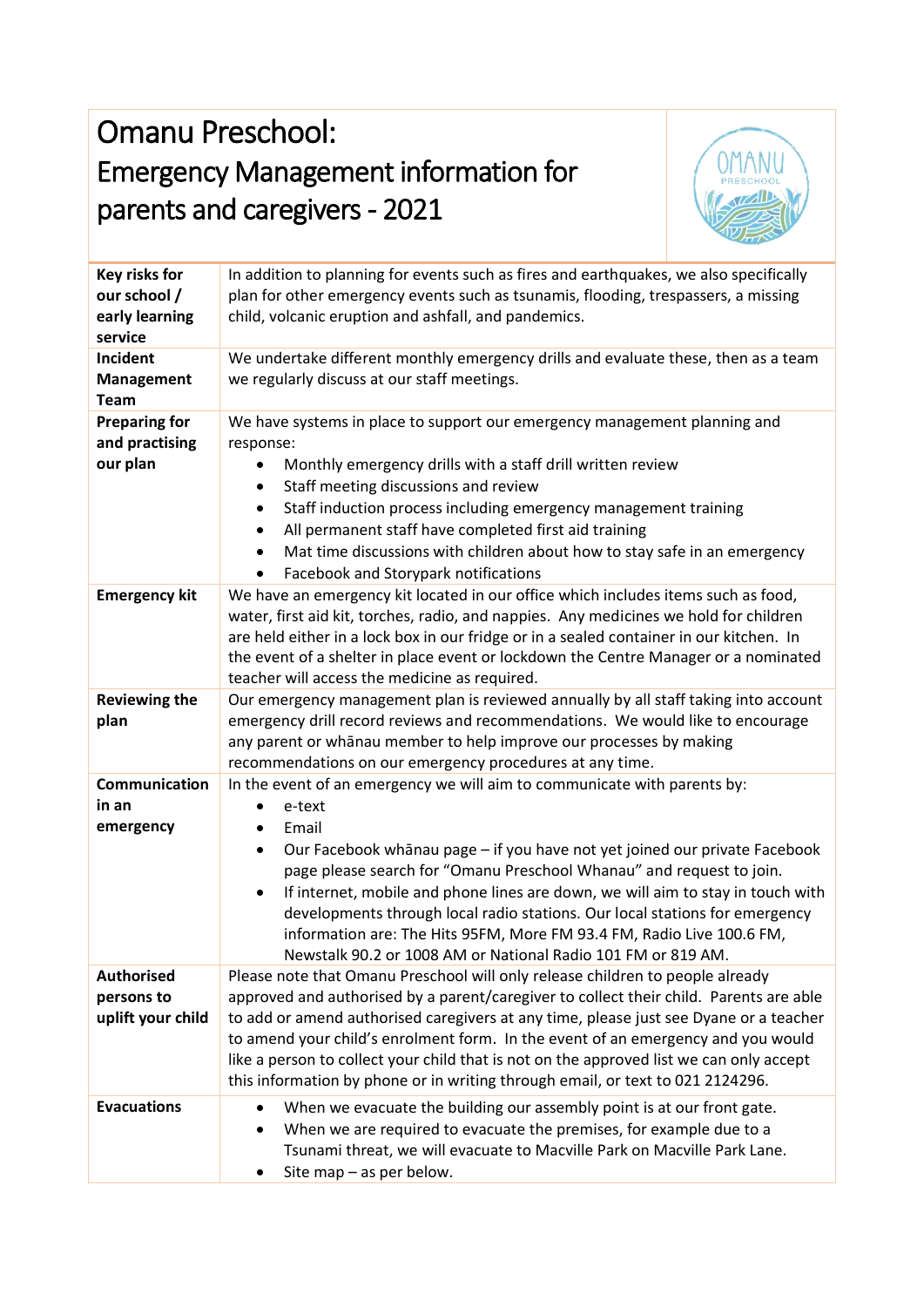| Shelter in place<br>and lockdown | In some emergencies, the safest place is inside the building.<br>If we need to bring everyone inside, with the exception of emergency services,<br>we won't be letting anyone into the preschool once we have shut our doors.<br>Please wait for information and instruction from us and do not come to the<br>٠<br>preschool until asked to do so, even if it is the end of the day. Arriving when<br>we are still managing an emergency could put you, your child and our staff at<br>risk.<br>We will continue to provide the very best care we can to keep your child as<br>$\bullet$<br>safe as possible.<br>If needed and when it is safe to do so, we will ask you to come and collect your<br>child.<br>For some shelter in place events, there won't be any need for your child to be<br>picked up as early learning may be able to continue as normal after the event<br>has ended.                                                                                                                                                                                                                                                                                                                                                                                                                                                                                                                                                                                                                                                                                                                                                                                                                                                                                                                      |
|----------------------------------|--------------------------------------------------------------------------------------------------------------------------------------------------------------------------------------------------------------------------------------------------------------------------------------------------------------------------------------------------------------------------------------------------------------------------------------------------------------------------------------------------------------------------------------------------------------------------------------------------------------------------------------------------------------------------------------------------------------------------------------------------------------------------------------------------------------------------------------------------------------------------------------------------------------------------------------------------------------------------------------------------------------------------------------------------------------------------------------------------------------------------------------------------------------------------------------------------------------------------------------------------------------------------------------------------------------------------------------------------------------------------------------------------------------------------------------------------------------------------------------------------------------------------------------------------------------------------------------------------------------------------------------------------------------------------------------------------------------------------------------------------------------------------------------------------------------------|
|                                  | We have the following shelter in place and lockdown procedures:<br>Upon notification that a lockdown needs to take place, the Centre Manager,<br>٠<br>or a teacher, will action the lockdown code word "Cave time".<br>Close the building. Use reverse evacuation procedures to bring children,<br>$\bullet$<br>visitors, and staff into the main room where possible and away from glass and<br>external windows.<br>A nominated teacher will close and lock all windows, exterior doors, and any<br>other openings to the outside.<br>Teachers will gather the children closest to them into one of four spaces (as<br>these spaces have limited windows) - sleep room, kitchen, bathroom, office.<br>Close window shades, blinds, or curtains if you are told there is any danger of<br>$\bullet$<br>explosion or possibility of intruder.<br>The Centre Manager or a nominated teacher will take the roll.<br>٠<br>Have staff familiar with the building's mechanical systems, turn off all fans, as<br>well as heating and air conditioning systems, to prevent the circulation of any<br>fumes, and in a volcanic event any ash.<br>Gather essential emergency resources and supplies. This includes the<br>emergency backpack (from the entrance) and the emergency kit which is in a<br>clearly marked wheelie bin located in the office.<br>Call emergency contacts.<br>٠<br>Seal all cracks around the door(s) and any vents into the room with duct tape<br>٠<br>and plastic sheeting (heavier than food wrap) located in the emergency bin.<br>Write down the names of everyone in the room and notify emergency<br>services.<br>Listen for an announcement from emergency services via portable radios and<br>$\bullet$<br>phones and stay where you are until you are told that it is safe to leave. |
| Reunification<br>process         | Following an emergency event our staff will always have the best interests of your<br>child at heart. We will provide all the emotional and physical support we can until a<br>parent or authorised person is able to collect your child and sign a release form. In<br>the event we have had to evacuate Omanu Preschool we will go to Macville Park. If<br>for any reason due to bad weather, or there is a need to shelter in another location a<br>notice will be left on the gate advising our location. In a civil defence emergency any<br>child who cannot be reunited with their parent or approved emergency contact within<br>a reasonable time will need to be registered as unaccompanied and Omanu Preschool<br>along with the Police and/or Oranga Tamariki would determine a plan to care for your<br>child to ensure their safety and wellbeing.                                                                                                                                                                                                                                                                                                                                                                                                                                                                                                                                                                                                                                                                                                                                                                                                                                                                                                                                                  |